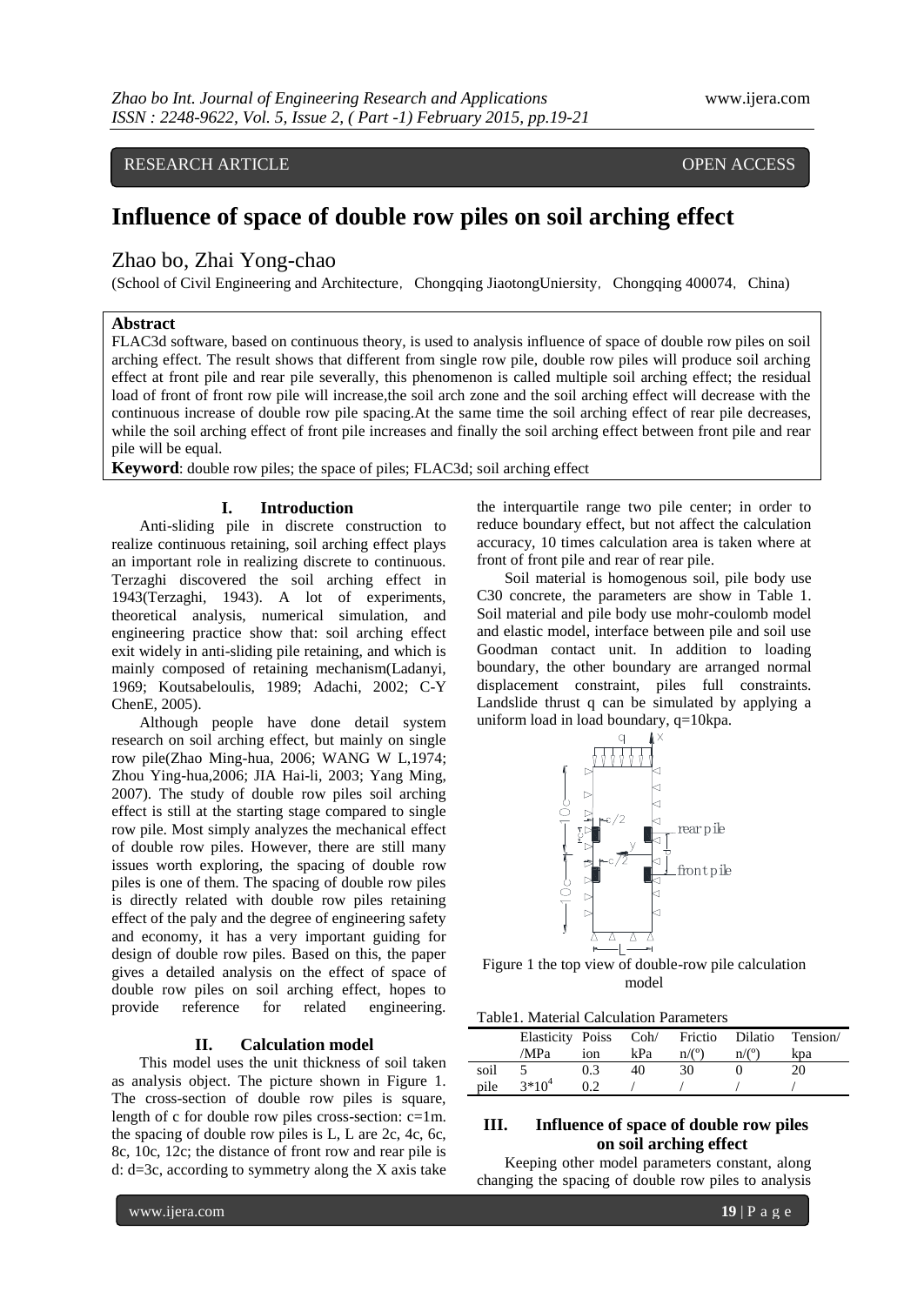

a-2c;b-4c;c-6c;d-8c;e-10;f-12c Figure 2 Nephogram of maximum principal stress of soil around piles

The Figure 2 shows nephogram of maximum principle stress of soil around double row piles under the spacing of double row piles L=2c, 4c, 6c, 8c, 10c, 12c. From Figure 2 we can knows that the spacing of double row piles have a large influence on soil arching effect, when L=2c only in the rear row pile forms obvious soil arching, almost no soil arching forms at front row pile. When L=4c soil arching effect at front pile begins the formation, front row pile and rear row pile officially begins forming multiple soil arching effect. When L=6c, multiple soil arching effect of double row piles has been strengthened, and the front row pile begins to form weak anti-stress arching .When L=8c, the interface of soil arching effect between front row pile and rear row pile become fuzzy, and has the trend of convergence, and the anti-stress arching has been further enhanced, the enhance of anti-stress arching illustrates the outflow of soil from piles, indirect evidence of weakening of double row piles soil arching effect. When L>10c, font pile and rear pile have a trend of considered as a whole pile and forming a large single layer soil arching, while the anti-stress arching of front pile becomes very large, illustrating a large loss of soil from piles, and the soil arching effect is strongly weakened. In a word, with the increase the spacing of double row piles, the soil arching effect is weakening, and in L>6c front row begins to have anti-stress arching, that proving the soil arching effect has entered a rapid weakening period. So the pile spacing L should not be greater than 6c.



Figure 4 distribution curve of  $\sigma_y$  in axle wire



Figure 5 distribution curve of  $\sigma$  xin axle wire

Figure 3 shows the distribution curve of  $\sigma$  y under different spacing of double row piles. From Figure 3 we can know that with the increase of spacing of piles, the residual stresso  $y$  of font row pile in Y direction is strengthening, it suggests that double row piles can bear load is reducing, and the soil arching effect of double piles is weakening with the increase of the spacing of double row piles.